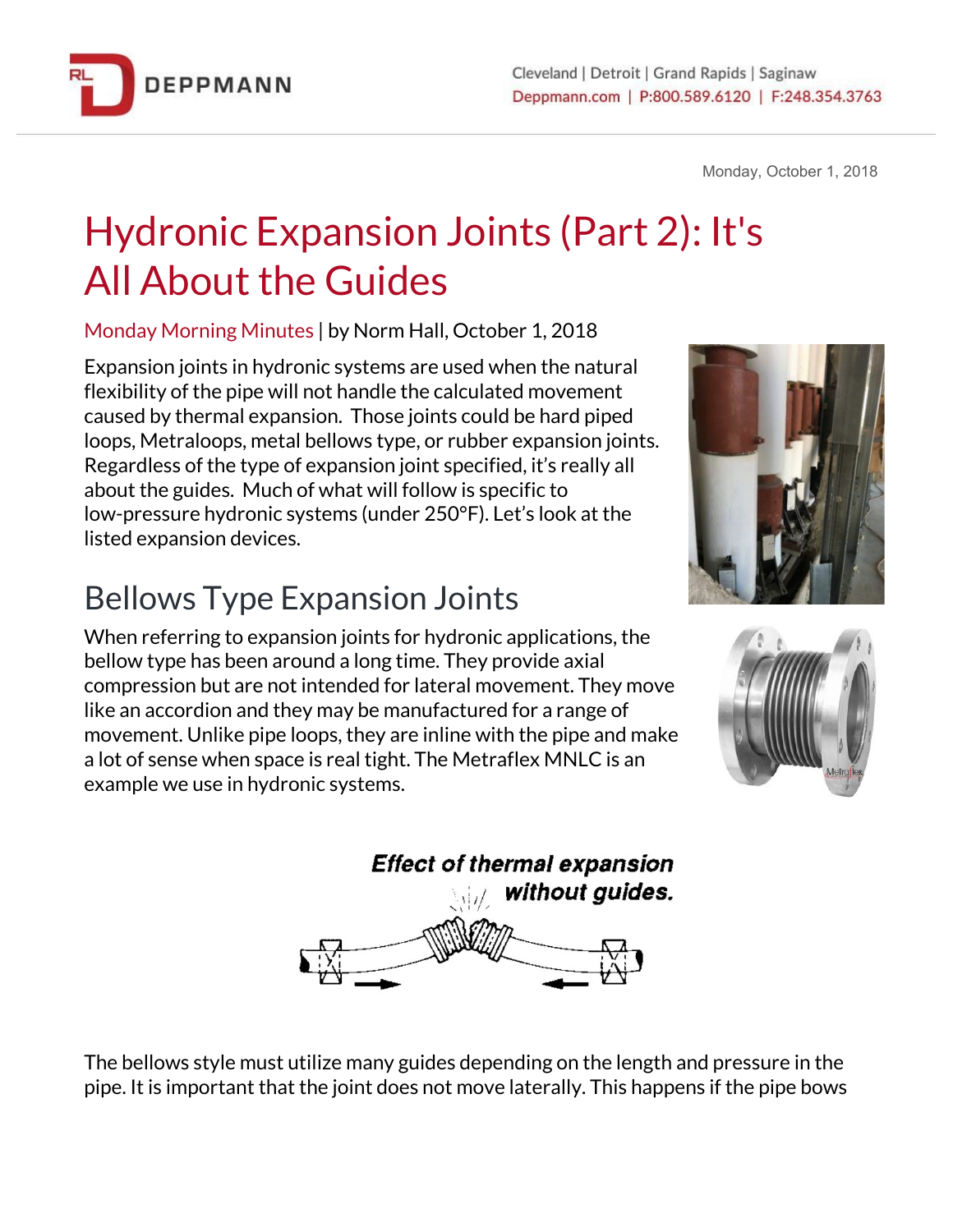because of lack of proper guiding or no anchors. The number of guides required also dictates the same number of structural points to attach the guide. That is where a great deal of expense may arise.



## Externally Pressurized Bellow Expansion Joints or **Metragator**

One challenge with the bellows type joint is what is referred to as "squirm". This is a failure of the expansion joint because while flexing the bellows moved laterally within the joint. It is less of an issue in hydronics since the length of the bellows is relatively short. When the hydronic system expansion becomes 4" or more and a bellows type joint is requested, we recommend the Metragator. The "Gator" is still a bellows joint but includes a liner and the external pressurized cover protects the product from damage during construction as well as avoiding squirm.

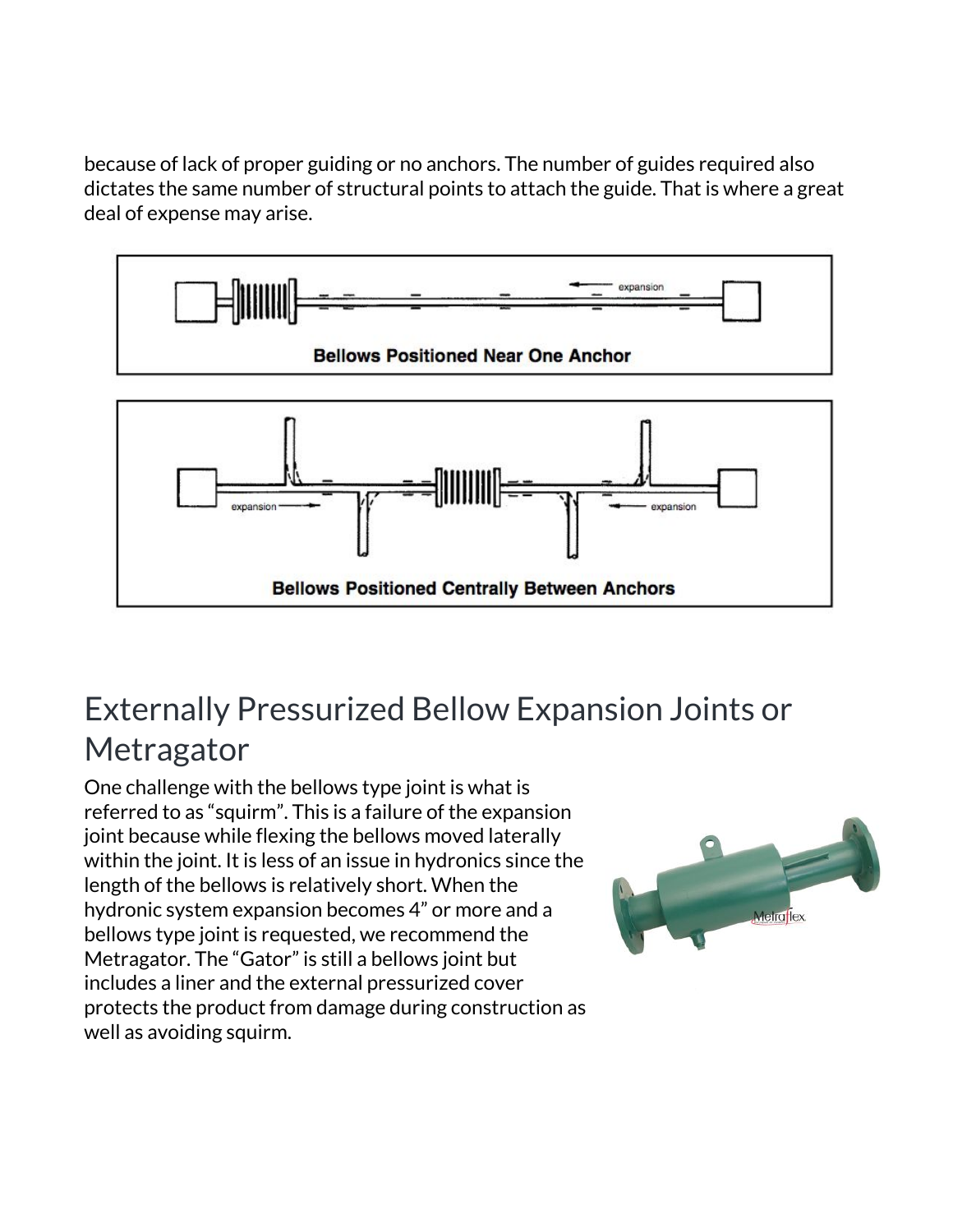

#### **Compensators**

In smaller piping systems and fin tube radiation runs, you will find expansion compensators. Just another name for an expansion joint. Copper pipe will move over 2" per 100 feet but also bends pretty easily. When there are long runs of copper fin tube, the expansion and the bending may be an issue which can cause scraping noises at best and damage at worst.



There may be an advantage to specifying a compensator to be used if the fin tube exceeds a certain length. For example, provide properly guided expansion compensators on all fin tube runs over 40 feet. Remember the guides when

detailing. Below are examples of inexpensive baseboard guides from Metraflex.





## Expansion Loops

While the engineer designs and lays out the piping system there should be an analysis to determine if there are enough "L" turns, "Z" turns or "U" turns to handle the thermal expansion of the pipe. If there is not enough natural movement, the engineer may turn to a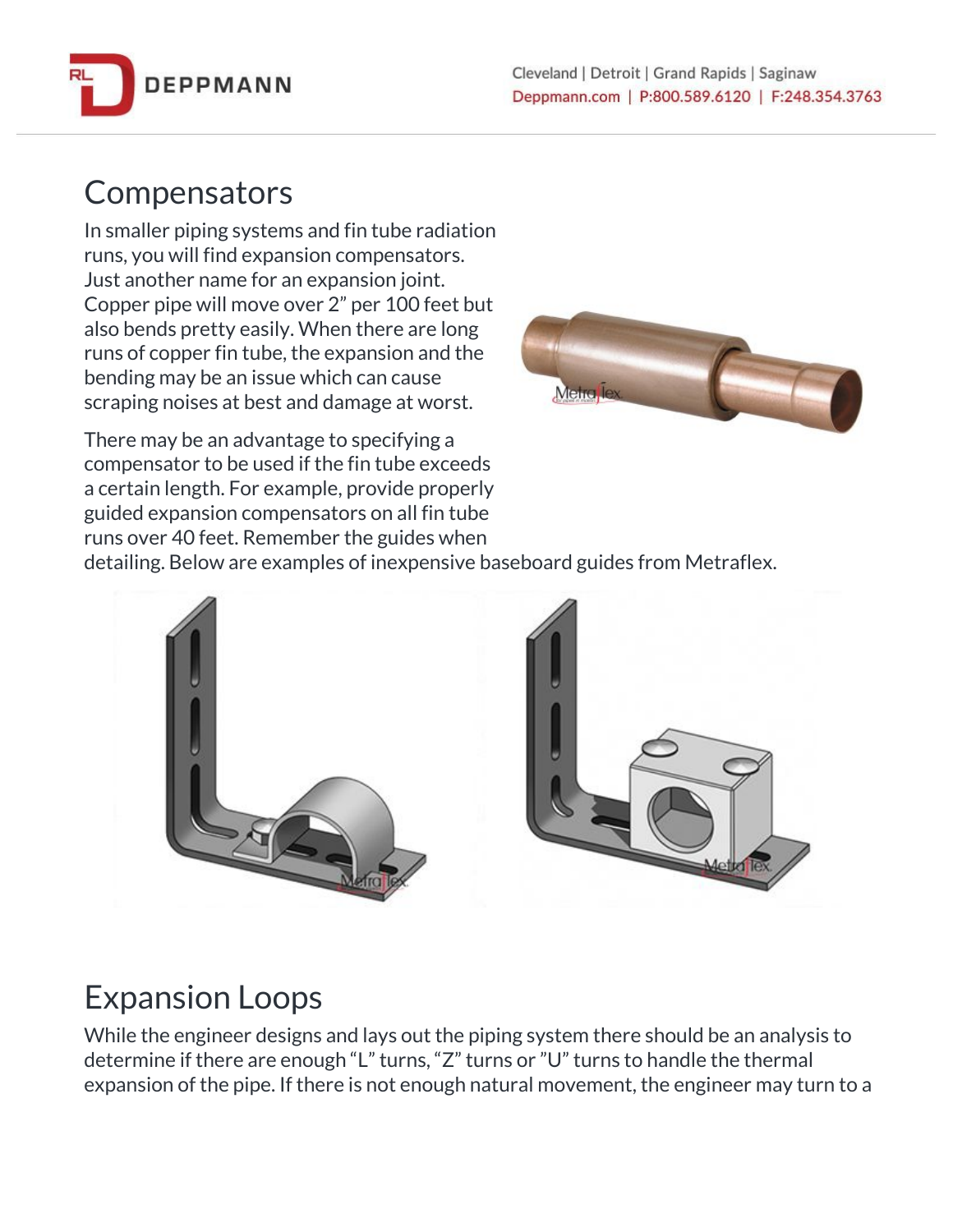piped expansion loop.

The challenge with piped loops is the real estate. Let's look at an example. Assume we have 100 feet of 6" steel pipe with 180°F heating water. Page 26 of The Metraflex Expansion Guide shows 1.36" of expansion from 0°F. If we apply a safety factor and look at the same manual's page 25, the loop will be 4'6" wide by 9' long. If there are two of the insulated pipes and they are nested, the space required will be over 5 feet wide and 10' long. This could interfere with electrical, plumbing, ductwork, or fire protection. In addition, the welding of pipe elbows, and hangers for the pipe will be expensive.

## Metraflex Metraloops

The Metraflex Metraloop is a great solution to the real estate problem of piped loops. The loop in the example above is only 36" by 45" with 4" of movement. They are available in copper sweat, steel flanged or weld or grooved. Although they come standard with 1.5" or 4" of movement, most engineers simply specify the 4" movement since there is little price difference.

Compared to conventional bellows-type expansion joints and hard pipe loops, Metraloop exerts a fraction of the anchor load, requires far fewer pipe guides, and takes less space – all significantly reducing overall project costs.



They can be nested with as many pipes as you have and the pipes may be different sizes.